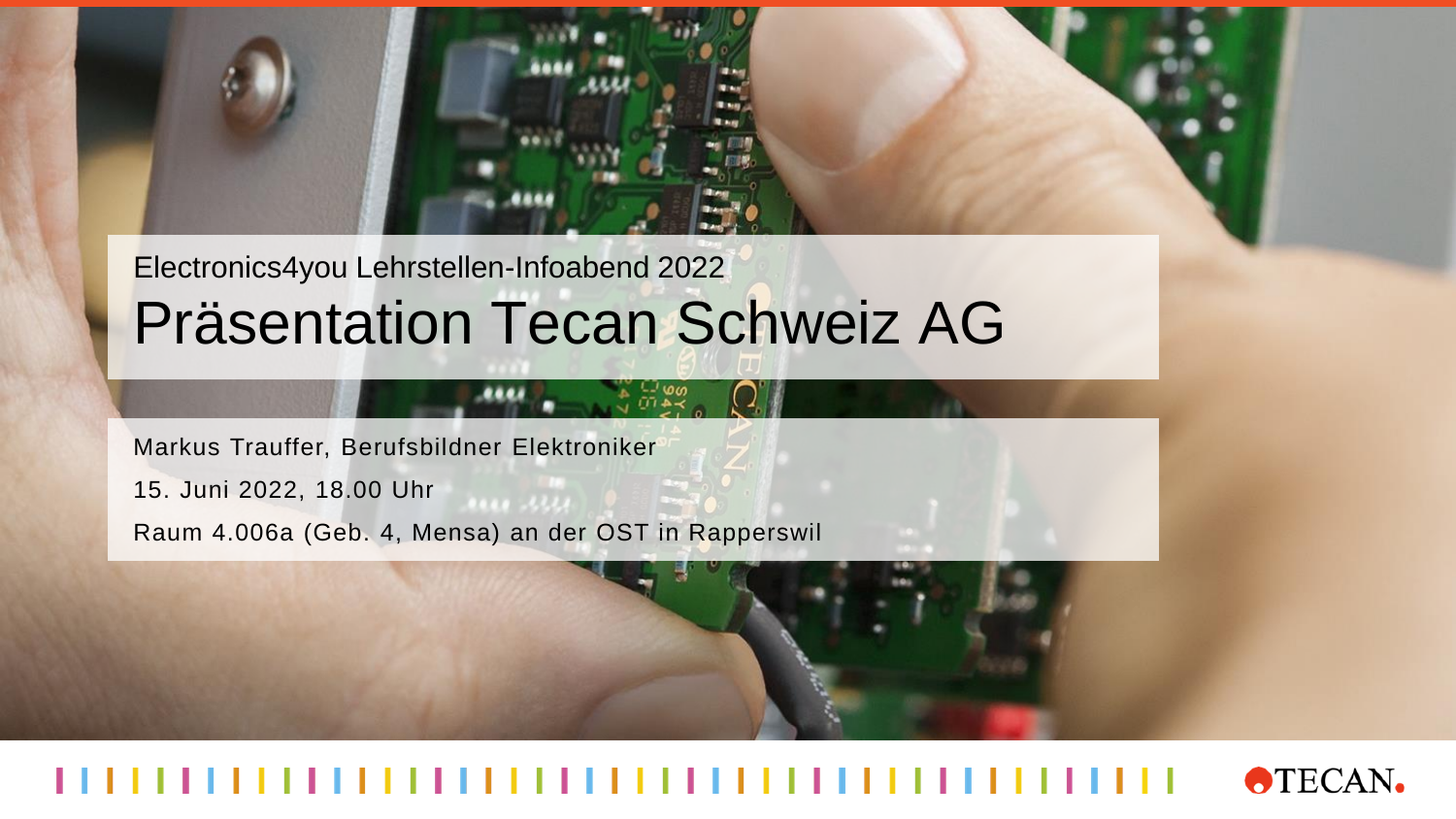1980 in Hombrechtikon gegründet Führend in Laborautomation Weltweit ca. 3'000 Mitarbeiter, in Männedorf ca. 720 Entwicklungsstandorte in Schweiz, Deutschland, Österreich und USA Hauptquartier und Liquid Handling & Robotics in Männedorf Tecan bildet 16 Lernende aus (davon 4 Elektroniker)

- Elektroniker
- Automatiker
- Konstrukteur
- Informatiker Systemtechnik
- Kaufmännische Grundbildung (KV)





**OTECAN.** 



#### **OTECAN. 2**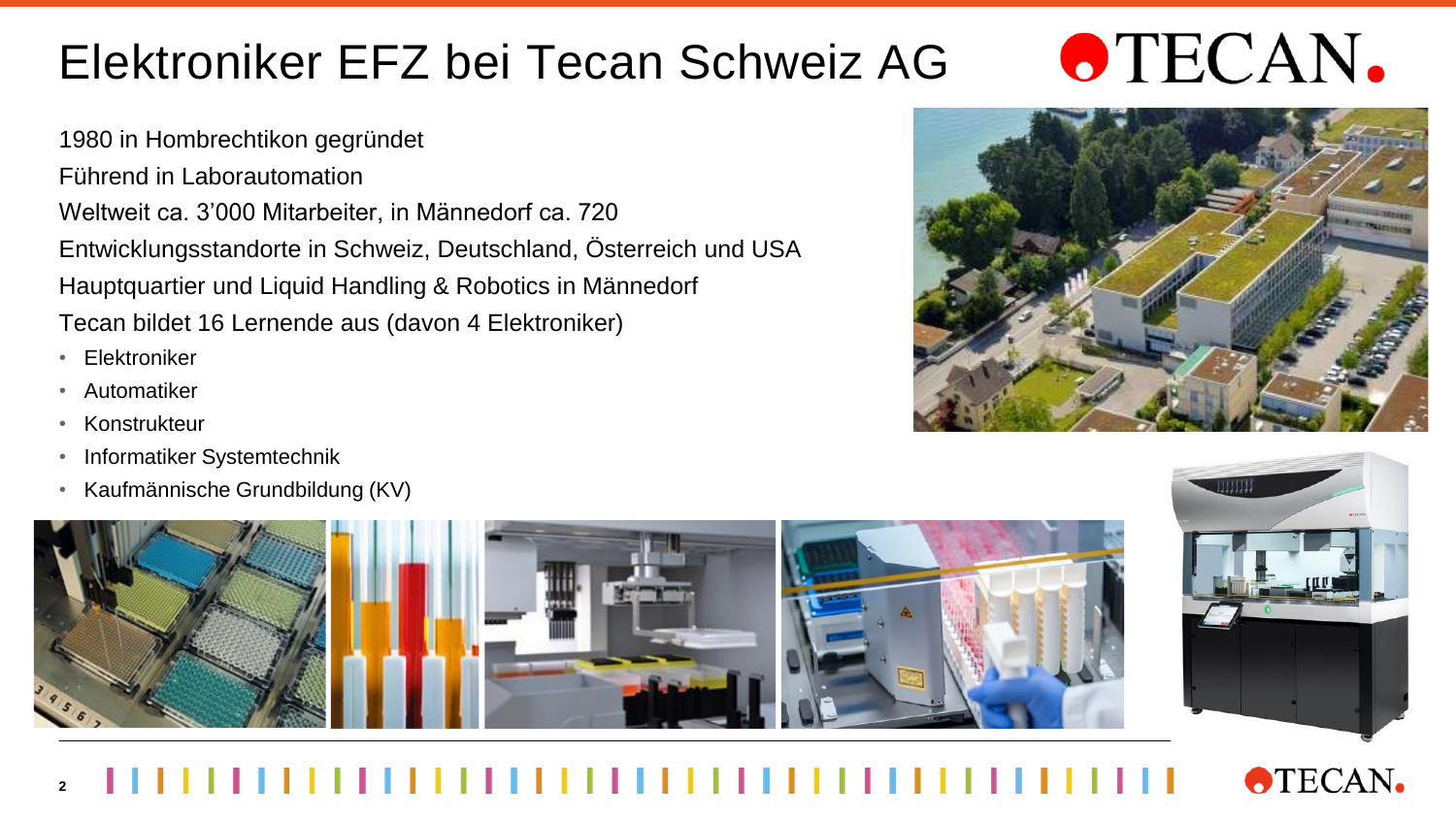### **Elektroniker-Lehre bei der Tecan**

#### Schulort ist Zürich

TBZ – Technische Berufsschule Zürich BMZ – Berufsmaturitätsschule Zürich

Zusammenarbeit mit externem Lernort RAU – Regionales Ausbildungszentrum Au 1. und 4. Semester in der Grundausbildung





Technische Berufsschule Zürich TBZ Elektro/Elektronil





**REGIONALES AUSBILDUNGSZENTRUM AU** 



#### **Benefits**

- ZVV-Abo (Netzpass Jugend)
- Schulmaterial
- Personalrestaurant mit Vergünstigung für Lernende
- Früchte und Wasser
- Sportgruppen

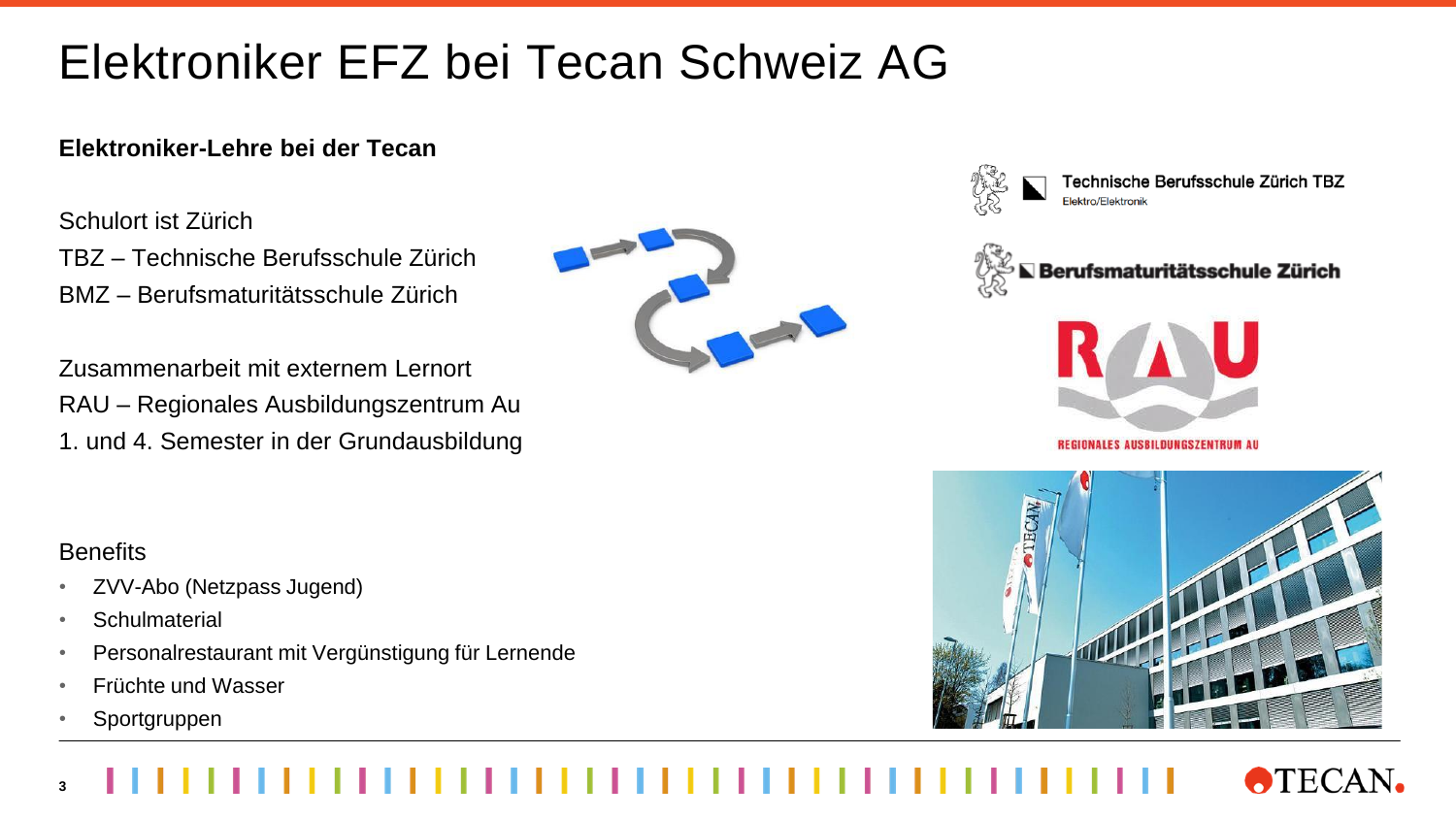### **Ablauf der Elektroniker-Lehre bei Tecan**

**4**

| 1. Lehrjahr                                                                                                                             |                                                                       | 2. Lehrjahr                                                                                                                     |                                                                                          |
|-----------------------------------------------------------------------------------------------------------------------------------------|-----------------------------------------------------------------------|---------------------------------------------------------------------------------------------------------------------------------|------------------------------------------------------------------------------------------|
| <b>RAU (extern)</b>                                                                                                                     | <b>Produktion</b>                                                     | <b>Entwicklung</b>                                                                                                              | <b>RAU (extern)</b>                                                                      |
| Grundausbildung<br>$\bullet$<br>Fertigungstechnik<br><b>Mechanik</b><br>$\bullet$<br>Schaltungs- und<br>$\bullet$<br><b>Messtechnik</b> | Produkte kennenlernen<br>Arbeitsablauf<br>Genaues arbeiten            | <b>Gelernte Sachen</b><br>$\bullet$<br>anwenden<br>Elektroniker Arbeit, Tests<br>$\bullet$<br><b>Dokumentieren</b><br>$\bullet$ | Programmieren<br>Microcontroller<br>Schaltungs- und<br><b>Messtechnik</b><br>Teilprüfung |
| 3. Lehrjahr                                                                                                                             |                                                                       | 4. Lehrjahr                                                                                                                     |                                                                                          |
| <b>Production</b><br><b>Engineering</b>                                                                                                 | <b>Firmware /</b><br><b>Software</b>                                  | <b>Entwicklung</b>                                                                                                              | <b>IPA</b>                                                                               |
| <b>Produktion Support</b><br>$\bullet$<br><b>Betriebsmittel</b><br>$\bullet$<br>Reparaturen                                             | Programmieren mit C#<br>und Lua<br><b>Motion Control</b><br>$\bullet$ | <b>Mitarbeit Entwicklungs-</b><br>projekte<br><b>Vertiefung Gelerntes</b><br>Vorbereitung QV                                    | Abschlussarbeit<br>$\bullet$<br><b>Eigenes Projekt</b><br>$\bullet$                      |

**OTECAN.**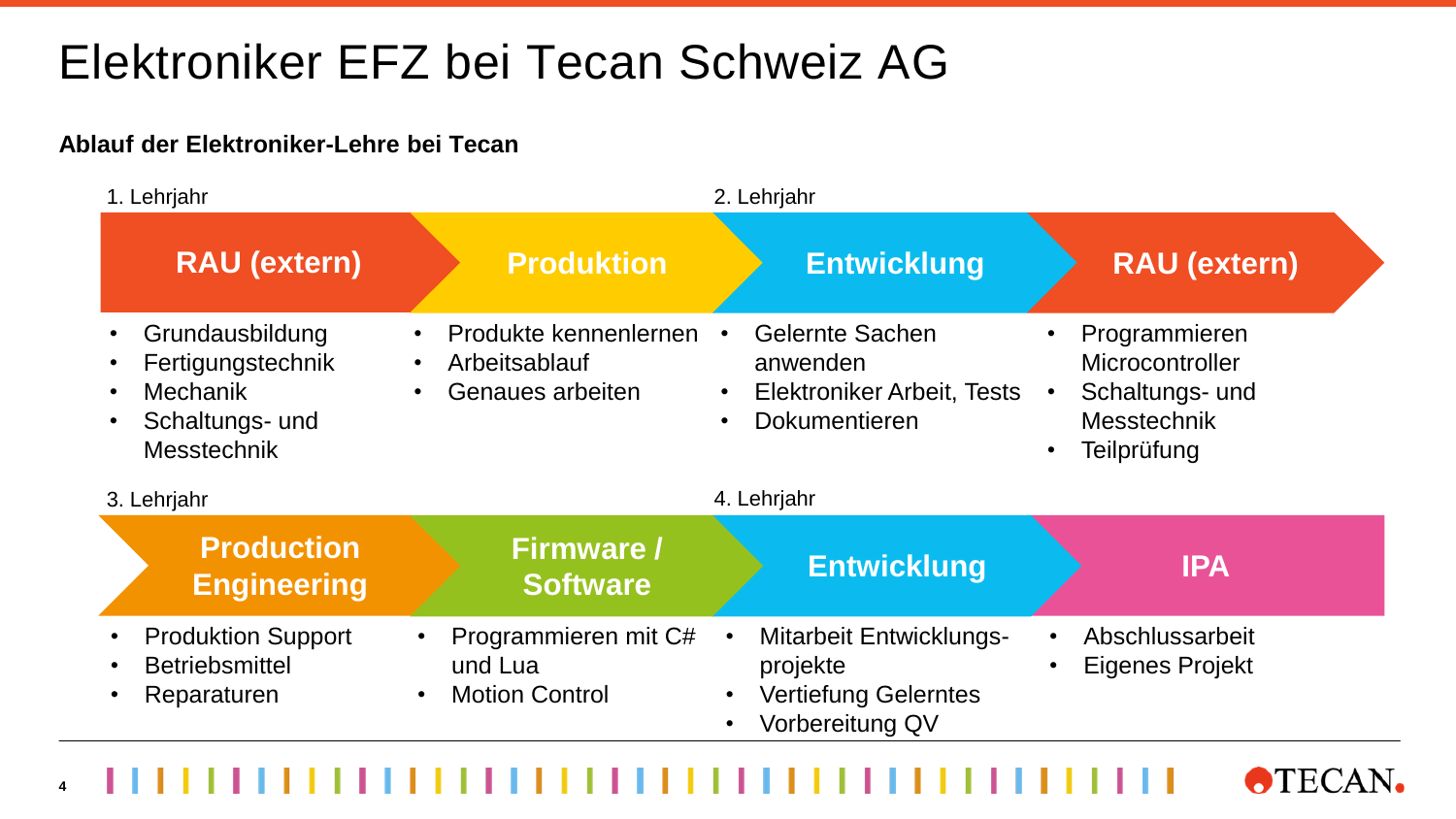## **Infos zur Lehrstelle 2023**

### **Lehrstelle Elektroniker/in EFZ**

• 1 offene Lehrstelle mit Lehrbeginn August 2023

#### **Bewerbungen**

Inkl. Zeugnisse und Multicheck technisch

Über yousty.ch

→ [https://www.yousty.ch/de-CH/lehrstellen/profile/548-elektroniker](https://www.yousty.ch/de-CH/lehrstellen/profile/548-elektroniker-in-efz-mannedorf-zh-tecan-schweiz-ag)in-efz-mannedorf-zh-tecan-schweiz-ag





Elektroniker/in EFZ. Schnuppertage für dieses Jahr finden an folgenden Daten statt: 26. / 27. April 2022 oder 28. / 29. April 2022.

Wenn dich Robotik (Laborautomation) und Technik im Allgemeinen interessieren, dann bist du bei der Tecan Schweiz AG genau richtig. Die Lernenden arbeiten in Hardware-Entwicklungsteams an neuen Pippetier-

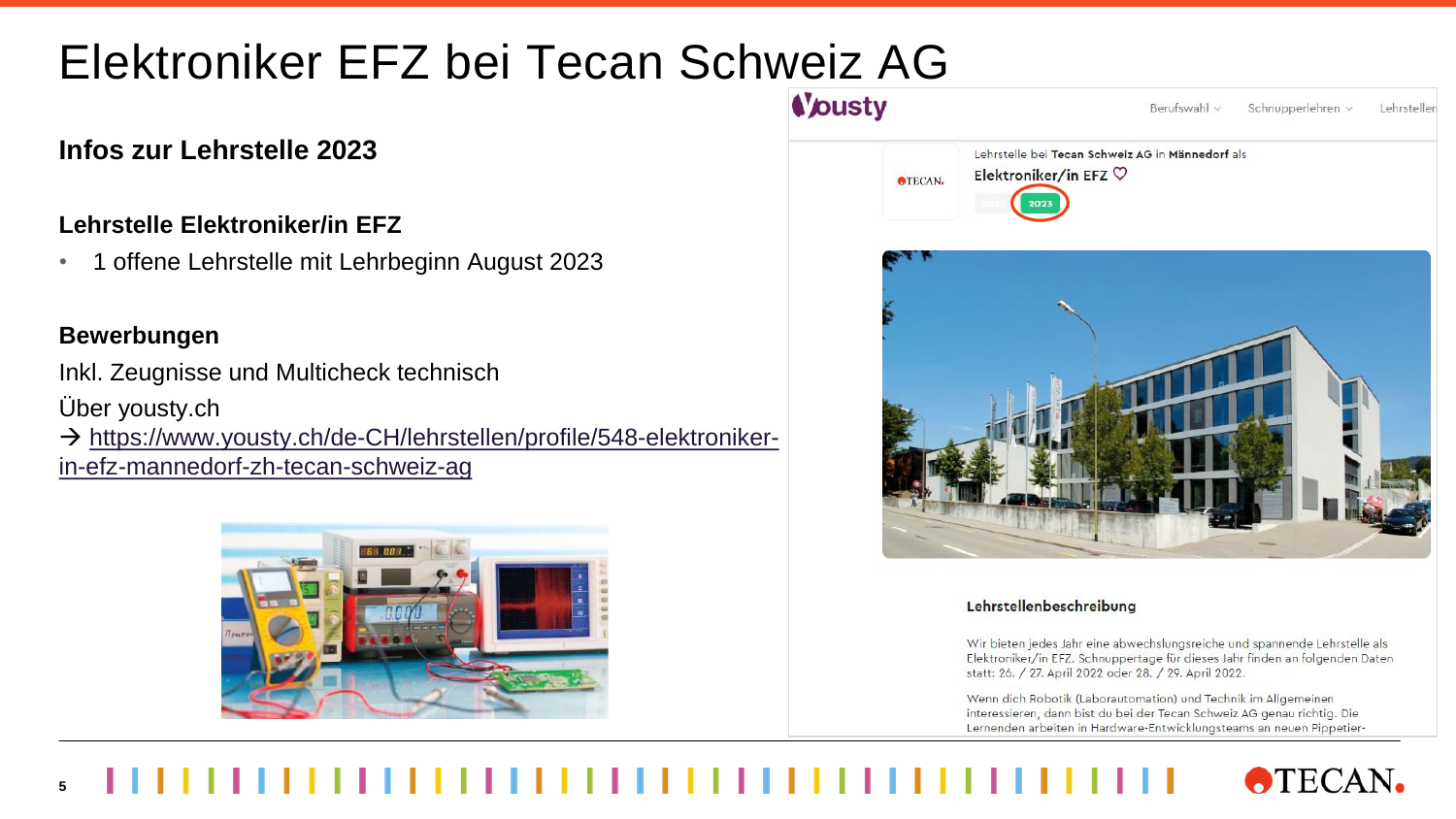# Empowered

with

# Tecan.

##